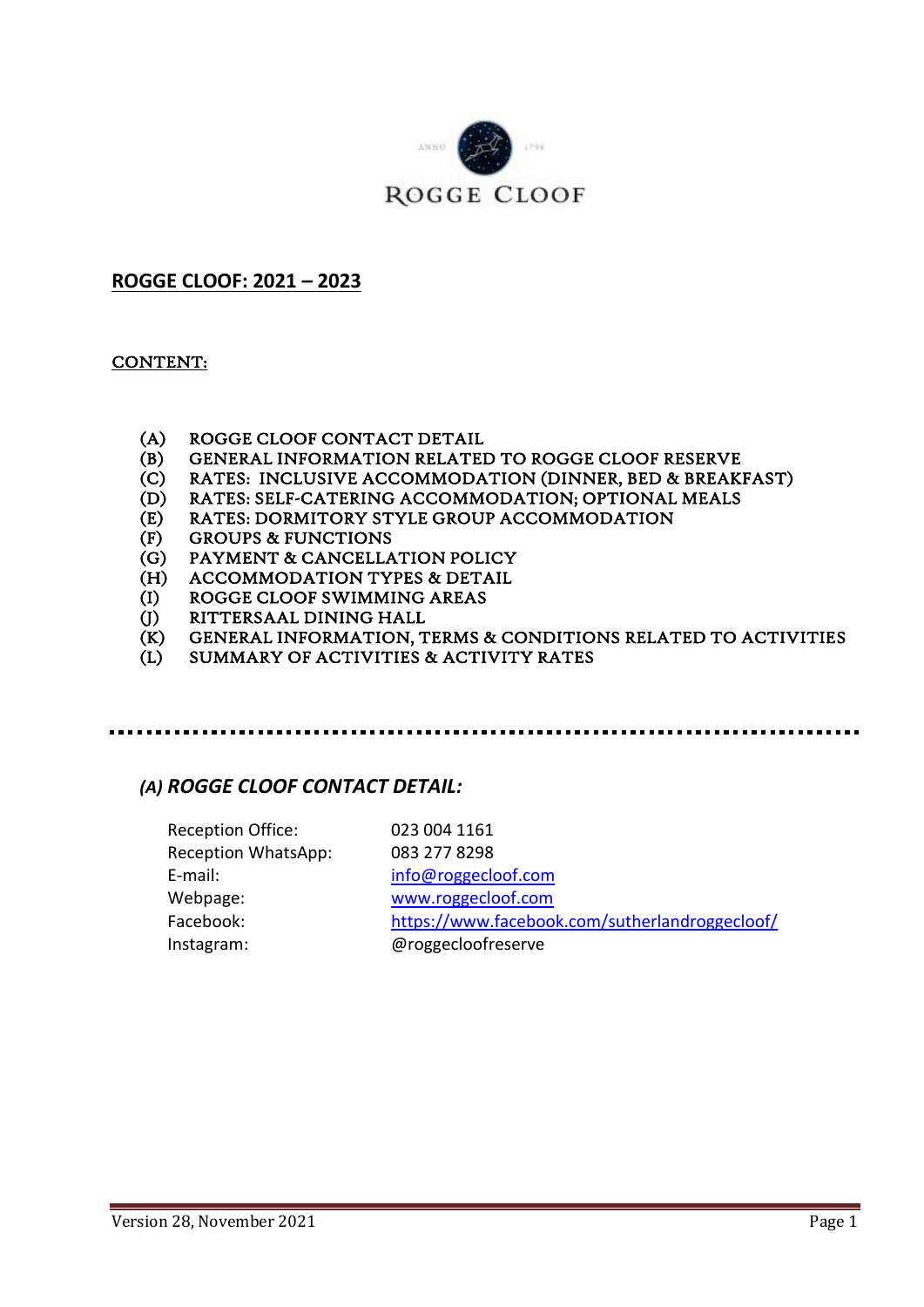## *(B) GENERAL INFORMATION RELATED TO ROGGE CLOOF RESERVE:*

- Rogge Cloof Private Nature Reserve is a registered Biosphere Reserve, with free-roaming game and cheetahs.
- The Reserve is situated on the R354 between Matjiesfontein and Sutherland and the Reserve's main entrance is 15 km's from Sutherland.
- Accommodation units are situated within the Rogge Cloof Eco-Village, which is 12 km's from the Rogge Cloof Main Entrance. Driving time from the accommodation units to town is approximately 40 minutes.
- The road leading to the Eco-Village is a well-maintained gravel road, which is accessible to sedans in normal weather conditions.
- Rogge Cloof offers accommodation with a variety of meal and activity options to customise an experience.
- Licensed premises. Guests may enjoy own alcohol at accommodation units, but not at public areas on Reserve. Corkage fee applicable for bringing own alcohol into Dining area on prior arrangement.
- *Rogge Cloof operates on solar power and the solar electrical supply system does not accommodate appliances such as hair dryers, fans, microwave ovens, coffee makers, or electric kettles.*
- Power sockets for recharging phones and laptops are provided.
- The accommodation units are cosy and warm, with enough blankets, hot water bottles and fireplaces for the cold Sutherland winters.
- Bathroom amenities, coffee, tea & rusk tray is included.
- Uncapped, free Wi-Fi is available, no TV.
- Daily housekeeping service is supplied, except on Sundays and Public Holidays.
- When available, wood for braai & fireplaces may be purchased from Reception. Please enquire upfront.
- Child minding services for children aged  $05 10$  years old are available on request & subject to prior arrangement and availability:
	- o *Minimum fee of R400.00 applies.*
	- o *R200.00 per hour per child for first 2 hours & R100.00 per child per hour thereafter.*
	- o *Maximum duration for child minding is 04 hours at a time.*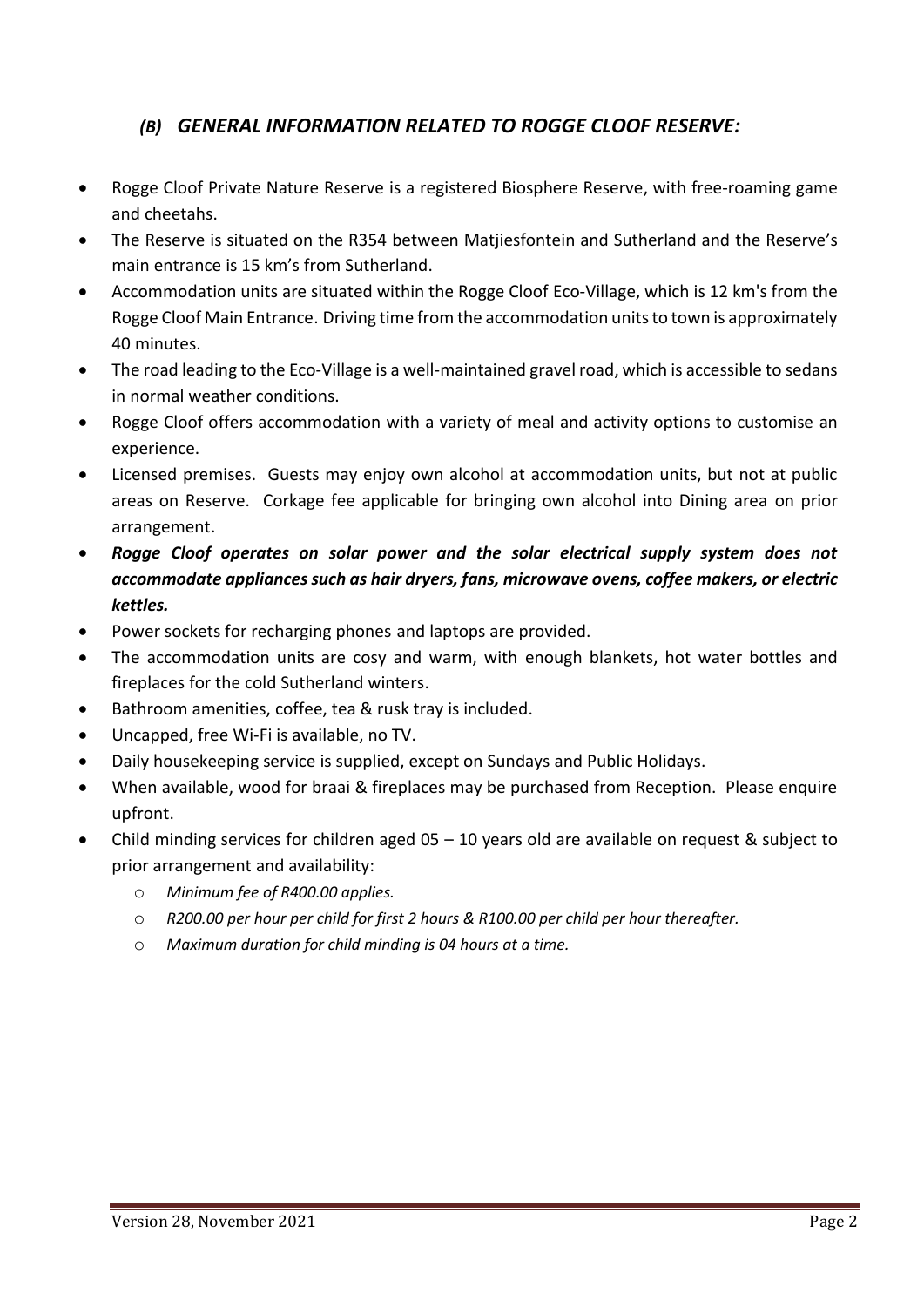### *(C) RATES: INCLUSIVE ACCOMMODATION (DINNER, BED & BREAKFAST):*

| <b>UNIT</b><br><b>NAME</b>                    | <b>PAX</b>    | <b>RACK RATES</b><br>(VAT Incl)                                                                                                    | <b>MINIMUM STAY</b><br>& PAX                                                                                        | <b>INCLUDED</b>                      |                                                     | <b>EXCLUDED</b>                                                                               |
|-----------------------------------------------|---------------|------------------------------------------------------------------------------------------------------------------------------------|---------------------------------------------------------------------------------------------------------------------|--------------------------------------|-----------------------------------------------------|-----------------------------------------------------------------------------------------------|
| <b>Orion Suites</b><br>(8 Units<br>available) | $\mathcal{L}$ | R2200.00 pp<br>(single) per night<br>R1600.00 pp<br>sharing per night<br>$\ddot{}$<br>Conservation<br>Levy: R100.00 pp<br>per stay | Weekends, including<br>long weekends, may<br>not be broken.<br>Minimum 2 nights'<br>stay during school<br>holidays. | Dinner,<br>Bed &<br><b>Breakfast</b> | Fat Bikes when<br>available.<br>Unguided<br>Hiking. | On-site guided<br>activities.<br><b>Off-site Activities</b><br>Salpeterkop<br>Volcano outing. |
| Heike's<br>Cottage                            | $\mathcal{P}$ | R2200.00 pp<br>(single) per night<br>R1600.00 pp<br>sharing per night<br>Conservation<br>Levy: R100.00 pp<br>per stay              | Weekends, including<br>long weekends, may<br>not be broken.<br>Minimum 2 nights'<br>stay during school<br>holidays. | Dinner,<br>Bed &<br><b>Breakfast</b> | Fat Bikes when<br>available.<br>Unguided<br>Hiking. | On-site guided<br>activities.<br><b>Off-site Activities</b><br>Salpeterkop<br>Volcano outing. |

## *CURRENT SEASON: 01 July 2021 – 28 February 2022*

*Full Breakfast at Rittersaal Dining Hall, daily from 09:00, included.*

*3-Course Dinner at Rittersaal Dining Hall, daily from 18:00, included.*

*Light lunch (additional cost), available on request; pre-booking 48 hours prior to Check-in, essential.*

### *INCLUSIVE ACCOMMODATION (DINNER, BED & BREAKFAST): NEXT SEASON: 01 March 2022 – 28 February 2023*

| <b>UNIT</b><br><b>NAME</b>                    | <b>PAX</b>    | <b>RACK RATES</b><br>(VAT Incl)                                                                                                    | <b>MINIMUM STAY</b><br>& PAX                                                                                        | <b>INCLUDED</b>                      |                                                     | <b>EXCLUDED</b>                                                                               |
|-----------------------------------------------|---------------|------------------------------------------------------------------------------------------------------------------------------------|---------------------------------------------------------------------------------------------------------------------|--------------------------------------|-----------------------------------------------------|-----------------------------------------------------------------------------------------------|
| <b>Orion Suites</b><br>(8 Units<br>available) | $\mathcal{L}$ | R2400.00 pp<br>(single) per night<br>R1750.00 pp<br>sharing per night<br>$\ddot{}$<br>Conservation<br>Levy: R100.00 pp<br>per stay | Weekends, including<br>long weekends, may<br>not be broken.<br>Minimum 2 nights'<br>stay during school<br>holidays. | Dinner,<br>Bed &<br><b>Breakfast</b> | Fat Bikes when<br>available.<br>Unguided<br>Hiking. | On-site guided<br>activities.<br><b>Off-site Activities</b><br>Salpeterkop<br>Volcano outing. |
| Heike's<br>Cottage                            | $\mathcal{P}$ | R2400.00 pp<br>(single) per night<br>R1750.00 pp<br>sharing per night<br>$\ddot{}$<br>Conservation<br>Levy: R100.00 pp<br>per stay | Weekends, including<br>long weekends, may<br>not be broken.<br>Minimum 2 nights'<br>stay during school<br>holidays. | Dinner,<br>Bed &<br><b>Breakfast</b> | Fat Bikes when<br>available.<br>Unguided<br>Hiking. | On-site guided<br>activities.<br>Off-site Activities<br>Salpeterkop<br>Volcano outing.        |

*Full Breakfast at Rittersaal Dining Hall, daily from 09:00, included.*

*3-Course Dinner at Rittersaal Dining Hall, daily from 18:00, included.*

*Light lunch (additional cost), available on request; pre-booking 48 hours prior to Check-in, essential.*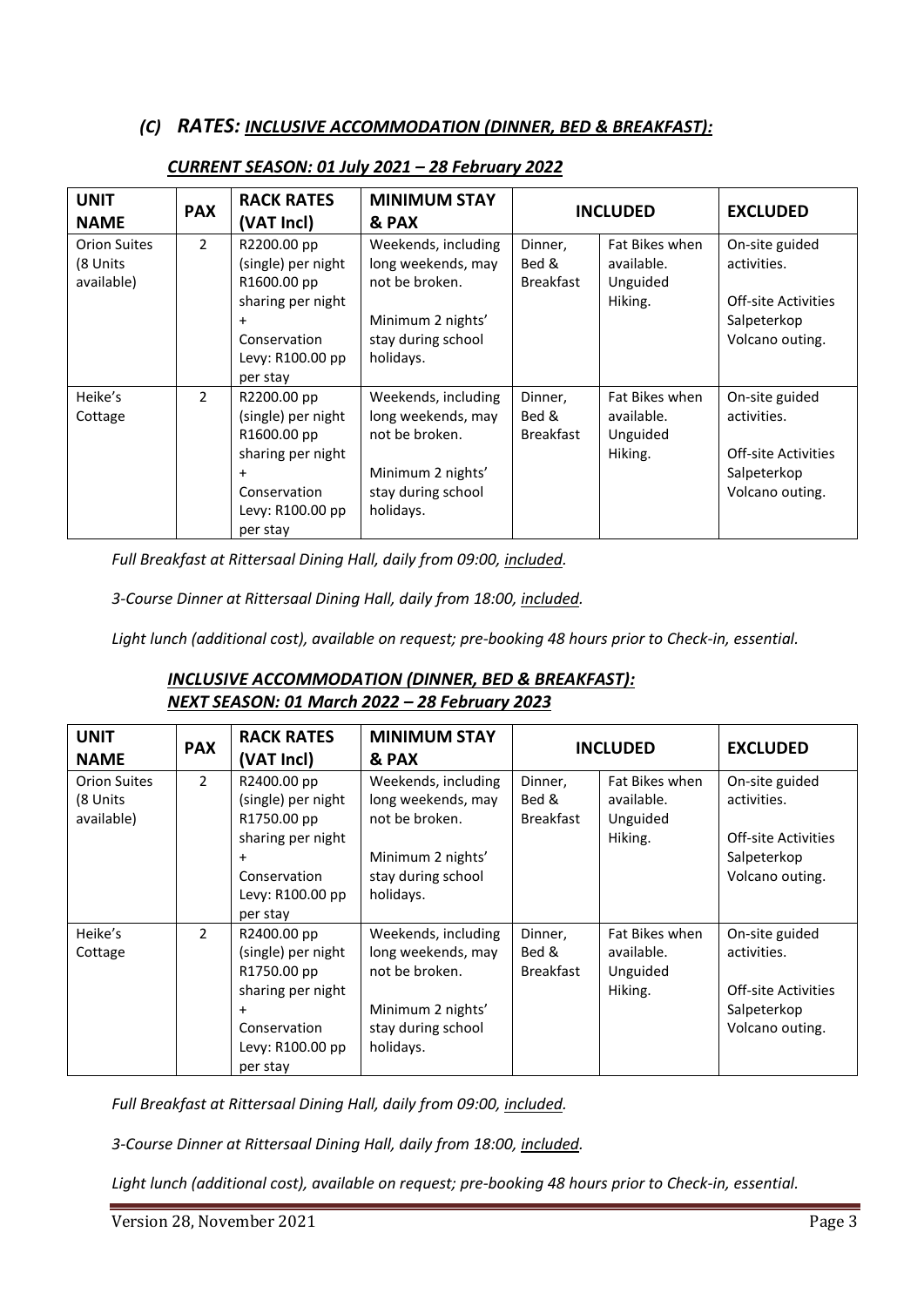# *(D) RATES: SELF-CATERING ACCOMMODATION; OPTIONAL MEALS:*

#### *CURRENT SEASON: 01 July 2021 – 28 February 2022*

| <b>UNIT</b><br><b>NAME</b>              | <b>PAX</b>                        | <b>RACK RATES</b><br>(VAT Incl)                                                                                     | <b>MINIMUM</b><br><b>STAY</b>                                                                                                        | <b>MEAL PLAN</b>                                                                                                                                    | <b>INCLUDED</b>                                       | <b>EXCLUDED</b>                                                                                      |
|-----------------------------------------|-----------------------------------|---------------------------------------------------------------------------------------------------------------------|--------------------------------------------------------------------------------------------------------------------------------------|-----------------------------------------------------------------------------------------------------------------------------------------------------|-------------------------------------------------------|------------------------------------------------------------------------------------------------------|
| Homesteads (2 units available)          |                                   |                                                                                                                     |                                                                                                                                      |                                                                                                                                                     |                                                       |                                                                                                      |
| Waenhuis<br>Homestead                   | $4 + 4$<br>(4 adults<br>& 4 kids) | R4000.00 per<br>night (unit rate)<br>$\ddot{}$<br>Conservation<br>Levy: R100.00<br>pp per stay                      | Weekends,<br>including long<br>weekends, may<br>not be broken.<br>Minimum <sub>2</sub><br>nights' stay<br>during school<br>holidays. | Self-catering<br>Breakfast &<br>Dinner at the<br>Rittersaal<br>Dining Hall may<br>be booked 48<br>hrs prior to<br>Check-in.<br>(Additional<br>cost) | Fat Bikes when<br>available<br><b>Unguided Hiking</b> | On-site<br>guided<br>activities<br>Off-site<br>Activities<br>Salpeterkop<br>Volcano<br>outing        |
| Oryx House                              | 4                                 | R4000.00 per<br>night (unit rate)<br>$\ddot{}$<br>Conservation<br>Levy: R100.00<br>pp per stay                      | Weekends,<br>including long<br>weekends, may<br>not be broken.<br>Minimum 2<br>nights' stay<br>during school<br>holidays.            | Self-catering<br>Breakfast &<br>Dinner at the<br>Rittersaal<br>Dining Hall may<br>be booked 48<br>hrs prior to<br>Check-in.<br>(Additional<br>cost) | Fat Bikes when<br>available<br><b>Unguided Hiking</b> | On-site<br>guided<br>activities<br>Off-site<br>Activities<br>Salpeterkop<br>Volcano<br>outing        |
| <b>Family Units (2 units available)</b> |                                   |                                                                                                                     |                                                                                                                                      |                                                                                                                                                     |                                                       |                                                                                                      |
| The Stables 1<br>& 2                    | $4 + 2$<br>(4 adults<br>& 2 kids) | R4000.00 per<br>night (unit rate)<br>Conservation<br>Levy: R100.00<br>pp per stay                                   | Weekends,<br>including long<br>weekends, may<br>not be broken.<br>Minimum <sub>2</sub><br>nights' stay<br>during school<br>holidays. | Self-catering<br>Breakfast &<br>Dinner at the<br>Rittersaal<br>Dining Hall may<br>be booked 48<br>hrs prior to<br>Check-in.<br>(Additional<br>cost) | Fat Bikes when<br>available<br><b>Unguided Hiking</b> | On-site<br>guided<br>activities<br>Off-site<br><b>Activities</b><br>Salpeterkop<br>Volcano<br>outing |
| Cottages (2 units available)            |                                   |                                                                                                                     |                                                                                                                                      |                                                                                                                                                     |                                                       |                                                                                                      |
| Cedar Cottage                           | $2 + 2$<br>(2 adults<br>& 2 kids) | R1400.00 pp<br>(single) per<br>night<br>R990.00 pp<br>(sharing) per<br>night, for adult<br>guests<br>R300.00 pp per | Weekends,<br>including long<br>weekends, may<br>not be broken.<br>Minimum <sub>2</sub><br>nights' stay<br>during school              | Self-catering<br>Breakfast &<br>Dinner at the<br>Rittersaal<br>Dining Hall may<br>be booked 48<br>hrs prior to                                      | Fat Bikes when<br>available<br><b>Unguided Hiking</b> | On-site<br>guided<br>activities<br>Off-site<br><b>Activities</b><br>Salpeterkop<br>Volcano           |
|                                         |                                   | night for child                                                                                                     | holidays.                                                                                                                            | Check-in.                                                                                                                                           |                                                       | outing                                                                                               |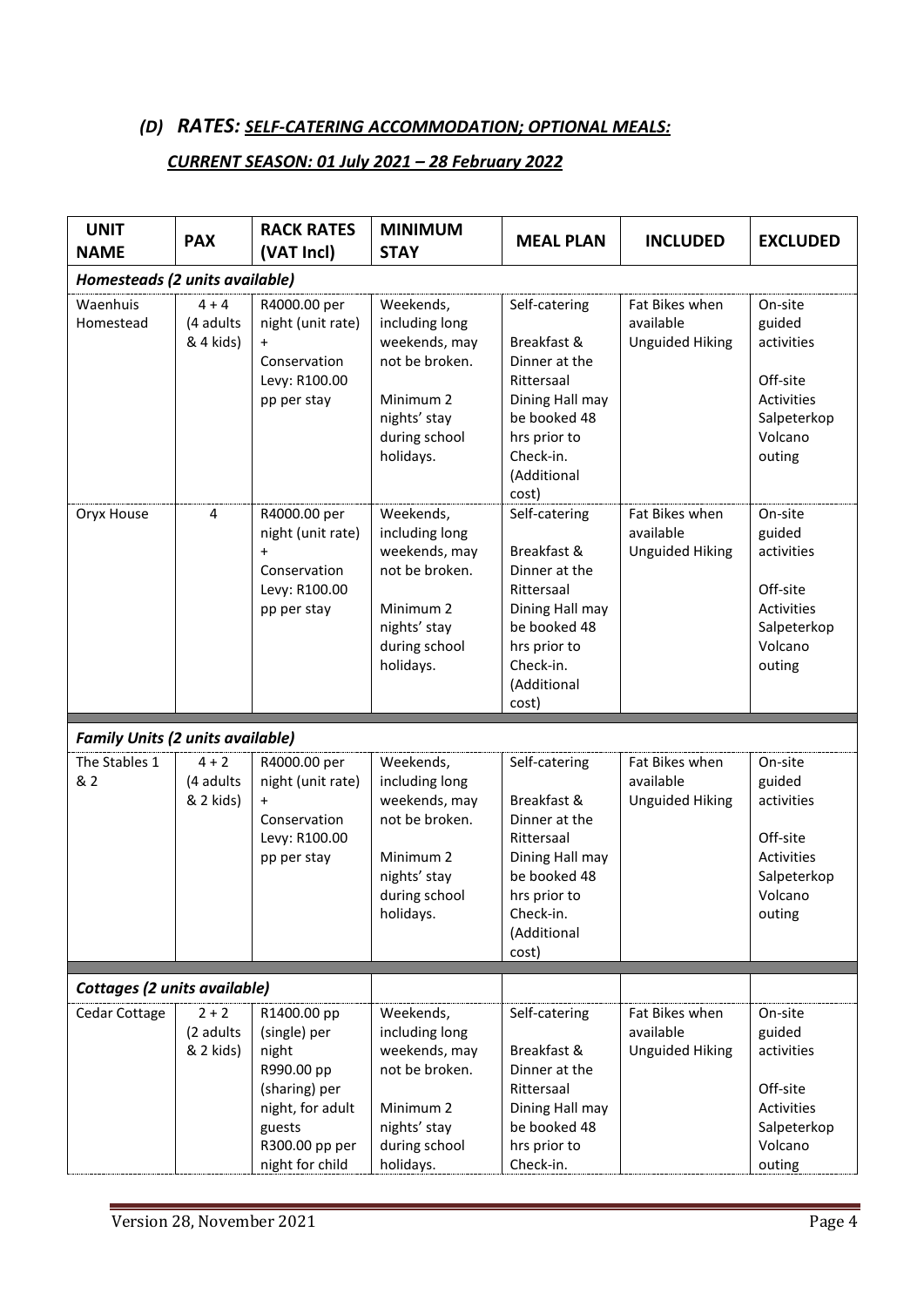| <b>UNIT</b><br><b>NAME</b> | <b>PAX</b>                        | <b>RACK RATES</b><br>(VAT Incl)                                                                                                                                                                                       | <b>MINIMUM</b><br><b>STAY</b>                                                                                                        | <b>MEAL PLAN</b>                                                                                                                                    | <b>INCLUDED</b>                                       | <b>EXCLUDED</b>                                                                              |
|----------------------------|-----------------------------------|-----------------------------------------------------------------------------------------------------------------------------------------------------------------------------------------------------------------------|--------------------------------------------------------------------------------------------------------------------------------------|-----------------------------------------------------------------------------------------------------------------------------------------------------|-------------------------------------------------------|----------------------------------------------------------------------------------------------|
|                            |                                   | guests (1-12<br>$yrs$ ) +<br>Conservation<br>Levy: R100.00<br>pp per stay                                                                                                                                             |                                                                                                                                      | (Additional<br>cost)                                                                                                                                |                                                       |                                                                                              |
| Wolskuur<br>Cottage        | $2 + 2$<br>(2 adults<br>& 2 kids) | R1400.00 pp<br>(single) per<br>night<br>R990.00 pp<br>(sharing) per<br>night, for adult<br>guests<br>R300.00 pp per<br>night for child<br>guests (1-12<br>yrs)<br>$+$<br>Conservation<br>Levy: R100.00<br>pp per stay | Weekends,<br>including long<br>weekends, may<br>not be broken.<br>Minimum <sub>2</sub><br>nights' stay<br>during school<br>holidays. | Self-catering<br>Breakfast &<br>Dinner at the<br>Rittersaal<br>Dining Hall may<br>be booked 48<br>hrs prior to<br>Check-in.<br>(Additional<br>cost) | Fat Bikes when<br>available<br><b>Unguided Hiking</b> | On-site<br>guided<br>ativities<br>Off-site<br>Activities<br>Salpeterkop<br>Volcano<br>outing |

*Full Breakfast available at Rittersaal Dining Hall, daily from 09:00, at a rate of R200.00 per adult & R100.00 per child (up to & including age 12 yrs). Bookings required 48 hrs prior to Check-in.*

*3-Course Dinner available at Rittersaal Dining Hall, daily from 18:00, at a rate of R350.00 per adult & R200.00 per child (up to & including age 12 yrs). Bookings required 48 hrs prior to Check-in.*

## *SELF-CATERING ACCOMMODATION; OPTIONAL MEALS:*

#### *NEXT SEASON: 1 March 2022 – 28 February 2023*

| <b>UNIT</b><br><b>NAME</b>     | <b>PAX</b>                         | <b>RACK RATES</b><br>(VAT Incl)                                                                | <b>MINIMUM</b><br><b>STAY</b>                                                                                             | <b>MEAL PLAN</b>                                                                                                                                     | <b>INCLUDED</b>                                       | <b>EXCLUDED</b>                                                                               |
|--------------------------------|------------------------------------|------------------------------------------------------------------------------------------------|---------------------------------------------------------------------------------------------------------------------------|------------------------------------------------------------------------------------------------------------------------------------------------------|-------------------------------------------------------|-----------------------------------------------------------------------------------------------|
| Homesteads (2 units available) |                                    |                                                                                                |                                                                                                                           |                                                                                                                                                      |                                                       |                                                                                               |
| Waenhuis<br>Homestead          | $4 + 4$<br>(4 adults)<br>& 4 kids) | R4400.00 per<br>night (unit rate)<br>$\ddot{}$<br>Conservation<br>Levy: R100.00<br>pp per stay | Weekends,<br>including long<br>weekends, may<br>not be broken.<br>Minimum 2<br>nights' stay<br>during school<br>holidays. | Self-catering<br>Breakfast &<br>Dinner at the<br><b>Rittersaal Dining</b><br>Hall may be<br>booked 48 hrs<br>prior to Check-in.<br>(Additional cost) | Fat Bikes when<br>available<br><b>Unguided Hiking</b> | On-site<br>guided<br>activities<br>Off-site<br>Activities<br>Salpeterkop<br>Volcano<br>outing |
| Oryx House                     | 4                                  | R4400.00 per<br>night (unit rate)<br>Conservation<br>Levy: R100.00<br>pp per stay              | Weekends,<br>including long<br>weekends, may<br>not be broken.<br>Minimum 2<br>nights' stay<br>during school<br>holidays. | Self-catering<br>Breakfast &<br>Dinner at the<br><b>Rittersaal Dining</b><br>Hall may be<br>booked 48 hrs<br>prior to Check-in.<br>(Additional cost) | Fat Bikes when<br>available<br><b>Unguided Hiking</b> | On-site<br>guided<br>activities<br>Off-site<br>Activities<br>Salpeterkop<br>Volcano<br>outing |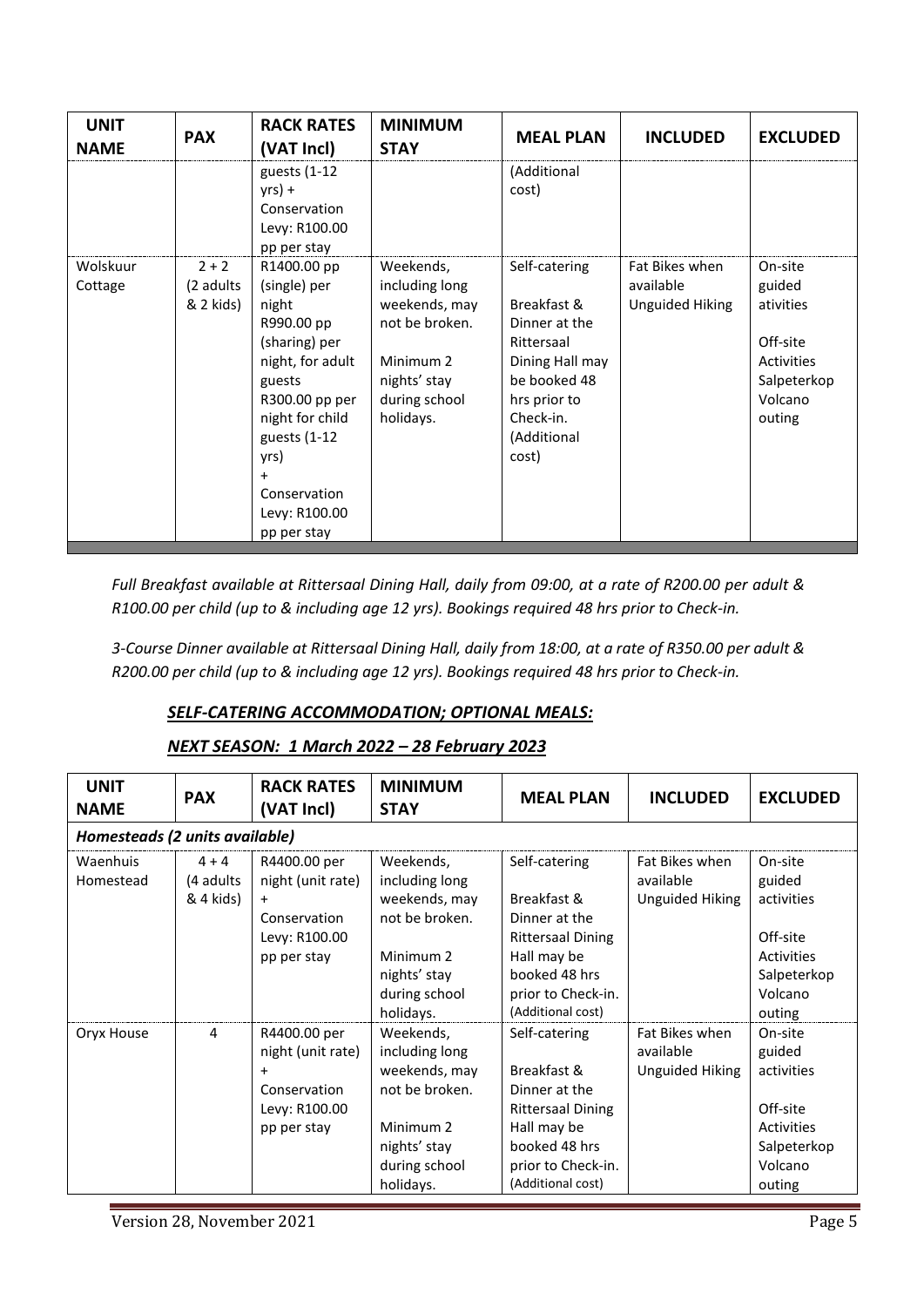| <b>UNIT</b><br><b>NAME</b>              | <b>PAX</b>                        | <b>RACK RATES</b><br>(VAT Incl)                                                                                                                                                                                              | <b>MINIMUM</b><br><b>STAY</b>                                                                                                        | <b>MEAL PLAN</b>                                                                                                                                     | <b>INCLUDED</b>                                       | <b>EXCLUDED</b>                                                                               |
|-----------------------------------------|-----------------------------------|------------------------------------------------------------------------------------------------------------------------------------------------------------------------------------------------------------------------------|--------------------------------------------------------------------------------------------------------------------------------------|------------------------------------------------------------------------------------------------------------------------------------------------------|-------------------------------------------------------|-----------------------------------------------------------------------------------------------|
| <b>Family Units (2 units available)</b> |                                   |                                                                                                                                                                                                                              |                                                                                                                                      |                                                                                                                                                      |                                                       |                                                                                               |
| The Stables 1<br>& 2                    | $4 + 2$<br>(4 adults<br>& 2 kids) | R4400.00 per<br>night (unit rate)<br>Conservation<br>Levy: R100.00<br>pp per stay                                                                                                                                            | Weekends,<br>including long<br>weekends, may<br>not be broken.<br>Minimum <sub>2</sub><br>nights' stay<br>during school<br>holidays. | Self-catering<br>Breakfast &<br>Dinner at the<br><b>Rittersaal Dining</b><br>Hall may be<br>booked 48 hrs<br>prior to Check-in.<br>(Additional cost) | Fat Bikes when<br>available<br><b>Unguided Hiking</b> | On-site<br>guided<br>activities<br>Off-site<br>Activities<br>Salpeterkop<br>Volcano<br>outing |
| Cottages (2 units available)            |                                   |                                                                                                                                                                                                                              |                                                                                                                                      |                                                                                                                                                      |                                                       |                                                                                               |
| Cedar Cottage                           | $2 + 2$<br>(2 adults<br>& 2 kids) | R1540.00 pp<br>(single) per<br>night<br>R1100.00 pp<br>(sharing) per<br>night, for adult<br>guests<br>R300.00 pp per<br>night for child<br>guests (1-12<br>yrs)<br>$\ddot{}$<br>Conservation<br>Levy: R100.00<br>pp per stay | Weekends,<br>including long<br>weekends, may<br>not be broken.<br>Minimum <sub>2</sub><br>nights' stay<br>during school<br>holidays. | Self-catering<br>Breakfast &<br>Dinner at the<br><b>Rittersaal Dining</b><br>Hall may be<br>booked 48 hrs<br>prior to Check-in.<br>(Additional cost) | Fat Bikes when<br>available<br><b>Unguided Hiking</b> | On-site<br>guided<br>activities<br>Off-site<br>Activities<br>Salpeterkop<br>Volcano<br>outing |
| Wolskuur<br>Cottage                     | $2 + 2$<br>(2 adults<br>& 2 kids) | R1540.00 pp<br>(single) per<br>night<br>R1100.00 pp<br>per night, for<br>adult guests<br>R300.00 pp per<br>night for child<br>guests (1-12<br>yrs)<br>$\ddot{}$<br>Conservation<br>Levy: R100.00<br>pp per stay              | Weekends,<br>including long<br>weekends, may<br>not be broken.<br>Minimum 2<br>nights' stay<br>during school<br>holidays.            | Self-catering<br>Breakfast &<br>Dinner at the<br><b>Rittersaal Dining</b><br>Hall may be<br>booked 48 hrs<br>prior to Check-in.<br>(Additional cost) | Fat Bikes when<br>available<br><b>Unguided Hiking</b> | On-site<br>guided<br>ativities<br>Off-site<br>Activities<br>Salpeterkop<br>Volcano<br>outing  |

*Full Breakfast available at Rittersaal Dining Hall, daily from 09:00, at a rate of R200.00 per adult & R100.00 per child (up to & including age 12 yrs). Bookings required 48 hrs prior to Check-in.*

*3-Course Dinner available at Rittersaal Dining Hall, daily from 18:00, at a rate of R350.00 per adult & R200.00 per child (up to & including age 12 yrs). Bookings required 48 hrs prior to Check-in.*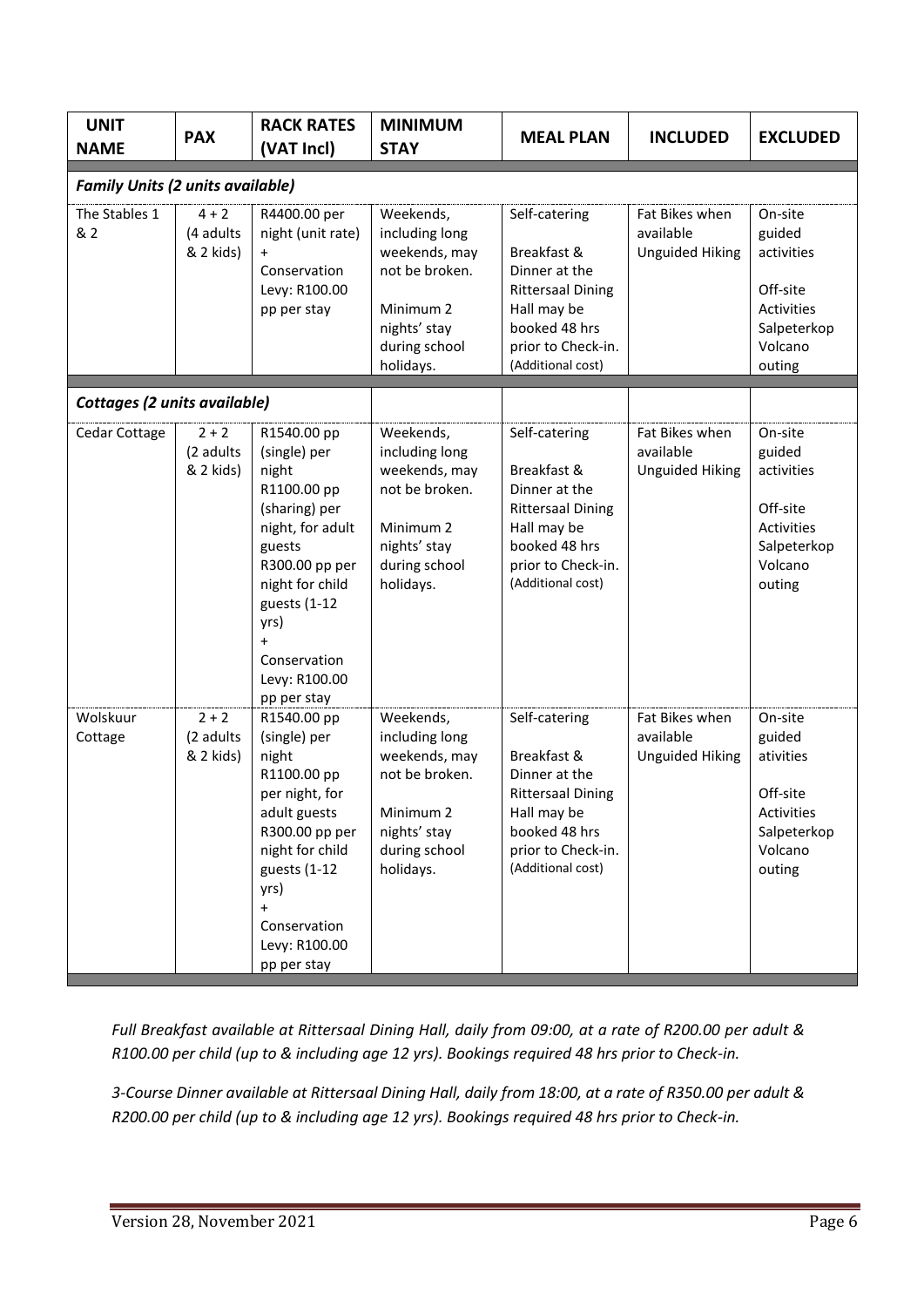# *(E) RATES: DORMITORY STYLE GROUP ACCOMMODATION: ADVENTURE CAMP*

| <b>NAME</b>       | <b>PAX</b> | <b>RACK</b><br><b>RATES</b><br>(VAT Incl)          | <b>MINIMUM</b><br><b>STAY &amp; PAX</b>                        | <b>MEAL PLAN</b>                       | <b>INCLUDED</b>               | <b>EXCLUDED</b>           |
|-------------------|------------|----------------------------------------------------|----------------------------------------------------------------|----------------------------------------|-------------------------------|---------------------------|
| Adventure<br>Camp | $10 - 50$  | R150.00 pp<br>per night                            | Minimum 2 Nights                                               | Self-catering                          | Dormitories with<br>bunk beds | Linen &<br><b>Bedding</b> |
|                   |            | <b>Minimum</b><br>rate of<br>R3000.00<br>per night | Weekends,<br>including long<br>weekends, may not<br>be broken. | Group meals<br>available on<br>request |                               | <b>Activities</b>         |

### *CURRENT SEASON: 01 July 2021 – 28 February 2022*

## *NEXT SEASON: 1 March 2022 – 28 February 2023*

| <b>NAME</b>       | <b>PAX</b> | <b>RACK</b><br><b>RATES</b><br>(VAT Incl)          | <b>MINIMUM</b><br><b>STAY &amp; PAX</b>                        | <b>MEAL PLAN</b>                       | <b>INCLUDED</b>               | <b>EXCLUDED</b>           |
|-------------------|------------|----------------------------------------------------|----------------------------------------------------------------|----------------------------------------|-------------------------------|---------------------------|
| Adventure<br>Camp | $10 - 50$  | R150.00 pp<br>per night                            | Minimum 2 Nights                                               | Self-catering                          | Dormitories with<br>bunk beds | Linen &<br><b>Bedding</b> |
|                   |            | <b>Minimum</b><br>rate of<br>R4000.00<br>per night | Weekends,<br>including long<br>weekends, may not<br>be broken. | Group meals<br>available on<br>request |                               | Activities                |

# *(F) GROUPS & FUNCTIONS:*

- Customised package quotations for groups and functions are available on request.
- A quotation for a group or function is valid for 14 days and does not reserve any dates; payment, as required, will confirm a booking.
- If exclusive use of the Rogge Cloof Village & Rittersaal Dining Hall area is required, 50% of the quoted amount is payable within 30 days of accepting the quotation.
- The deposit requirement should be read in conjunction with the Payment & Cancellation Policy.

# *(G) PAYMENT & CANCELLATION POLICY:*

### *Individual Bookings*

- Payment confirms booking and full payment is required prior to the arrival date.
- Bookings more than 30 days in advance require a 50% deposit. Bookings less than 30 days prior to arrival date, require full payment.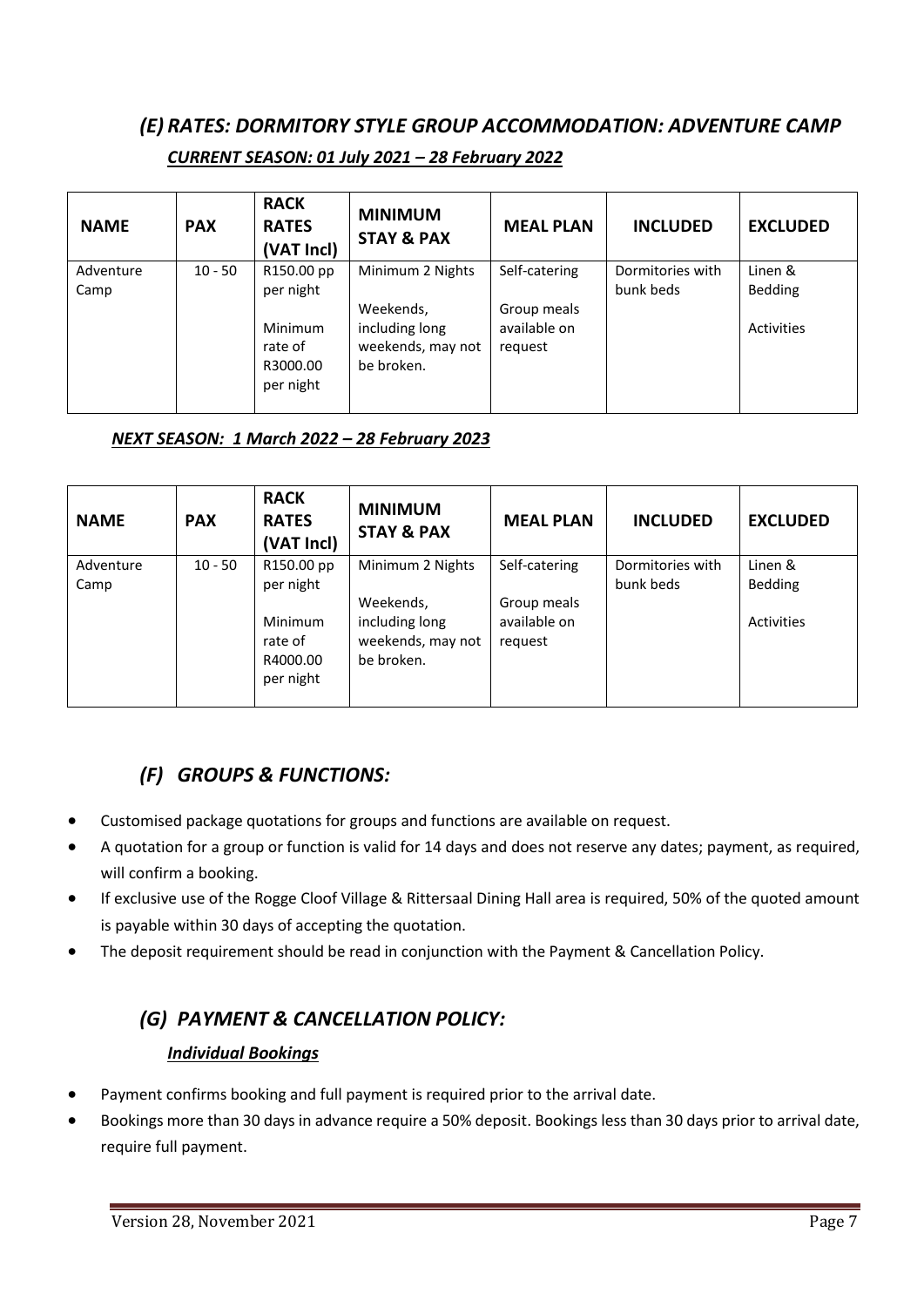- Any cancellation requiring a refund payment will incur an administration fee equal to any costs charged to Rogge Cloof during the process.
- Direct Bookings:
- $\circ$  Cancellations received 60 90 days prior to arrival will incur a cancellation fee of 50% of the invoiced amount.
- $\circ$  Cancellations received 02 59 days prior to arrival will incur a cancellation fee of 75% of the invoiced amount.
- o Cancellations received within 48 hours prior to arrival will incur a cancellation fee of 100% of the invoiced amount.
- Booking Platforms such as TravelGround or Booking.com: refer to booking details and Invoice for Cancellation Terms & Conditions related to the specific platform.
- 'Invoiced amount' includes meals booked, but excludes Conservation Levy & activities booked.
- Guests are liable for breakage / loss of Rogge Cloof property.
- COVID-19: Guests who are unable to fulfil a booking due to COVID-19 quarantine or COVID-19 related travel restrictions or Regulations, will receive a Rogge Cloof Credit Voucher valid for 12 months (local guests) and 24 months (international guests), to the full value already paid. Documentation as proof is required, where applicable.
- Cancellations due to fear of contracting COVID-19 or the prevalence of comorbidities will not constitute grounds for cancellation and issuing of a Rogge Cloof Credit Voucher.

### *Bookings for Groups & Functions*

- Group, or function bookings more than 120 days in advance require a 50% deposit. Group, or function bookings less than 120 days prior to arrival date, require full payment.
- Full payment is required 120 days prior to the arrival date.
- Any cancellation requiring a refund payment will incur an administration fee equal to any costs charged to Rogge Cloof during the process.
- Cancellations received 90 120 days prior to arrival will incur a cancellation fee of 50% of the invoiced amount.
- Cancellations received 30 89 days prior to arrival will incur a cancellation fee of 75% of the invoiced amount.
- Cancellations received within 1 month prior to arrival will incur a cancellation fee of 100% of the invoiced amount.
- 'Invoiced amount' includes meals booked, but excludes activities booked.
- Guests are liable for breakage / loss of Rogge Cloof property.
- R10 000.00 breakage / loss deposit is required when booking exclusive use of the Village.
- R5 000.00 breakage / loss deposit is required for other groups when booking.
- COVID-19: Guests who are unable to fulfil a booking due to COVID-19 quarantine or COVID-19 related travel restrictions or Regulations, will receive a Rogge Cloof Credit Voucher valid for 18 months (local guests) and 36 months (international guests), to the full value already paid. Documentation as proof is required, where applicable.
- Cancellations due to fear of contracting COVID-19 or the prevalence of comorbidities will not constitute grounds for cancellation and issuing of a Rogge Cloof Credit Voucher.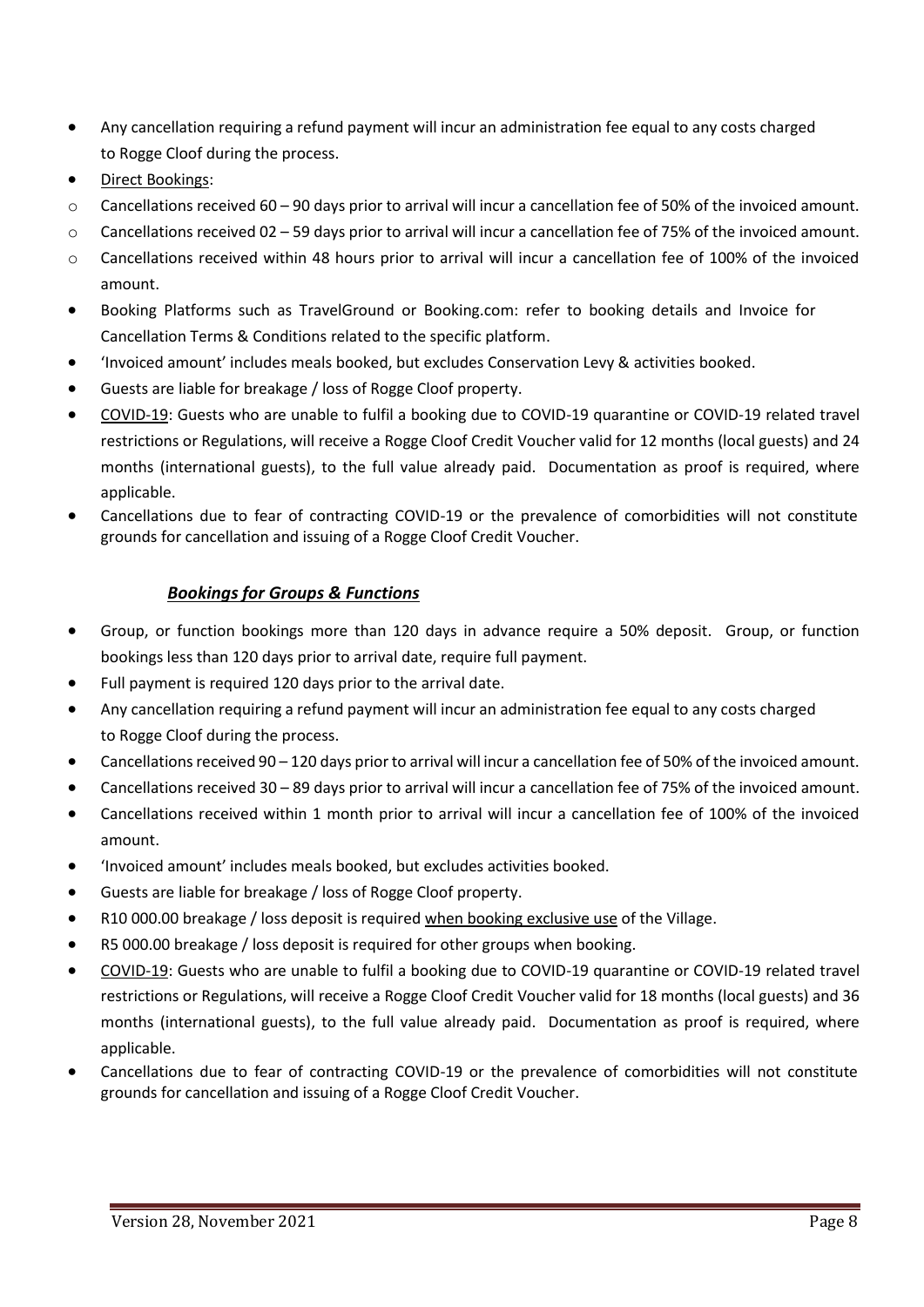## *(H) ACCOMMODATION TYPES & DETAIL:*

#### *ORION SUITES, DINNER, BED & BREAKFAST ACCOMMODATION*

- Luxurious open plan accommodation units, ideal for couples.
- *Not equipped for self-catering*.
- Sitting area & Patio with chairs.
- 1 x King size bed.
- Coffee station, with Plunger, coffee & tea facilities.
- Separate bathroom with a spacious shower & toilet.
- Vanity counter with double basins overlooking valley.
- Closed circulation fireplace.
- Ample safe parking next to unit.
- Full Breakfast and 3-course dinner, included. Light lunch (additional cost), available on request; prebooking 48 hours prior to Check-in, essential.
- Packages, including activities, available on request.

#### *HEIKE'S COTTAGE, DINNER, BED & BREAKFAST ACCOMMODATION*

- *Not equipped for self-catering.*
- Smaller cosy Cottage with sky window and side window overlooking valley.
- 1 x King size bed.
- Coffee station, with Plunger, coffee & tea facilities.
- Separate bathroom with a shower, basin & toilet.
- Fireplace inside and outside firepit.
- Safe parking next to unit.
- Full Breakfast and 3-course dinner, included. Light lunch (additional cost), available on request; prebooking 48 hours prior to Check-in, essential.

#### *SELF-CATERING ACCOMMODATION WITH OPTIONAL MEALS:*

#### *Cedar & Wolskuur Cottages*

- Equipped for self-catering.
- Spacious open-plan accommodation units, ideal for couples.
- Cedar Cottage, with 2 x day-beds in living area & Wolskuur Cottage, with 2 x day-beds in open-plan room ideal for young families.
- 1 x King size bed.
- Kitchenette, with table, fridge, and gas stove.
- Separate bathroom with a shower, basin & toilet.
- Closed circulation fireplace.
- Ample safe parking next to unit.
- Full Breakfast and 3-course dinner available at Rittersaal Dining Hall, at additional cost.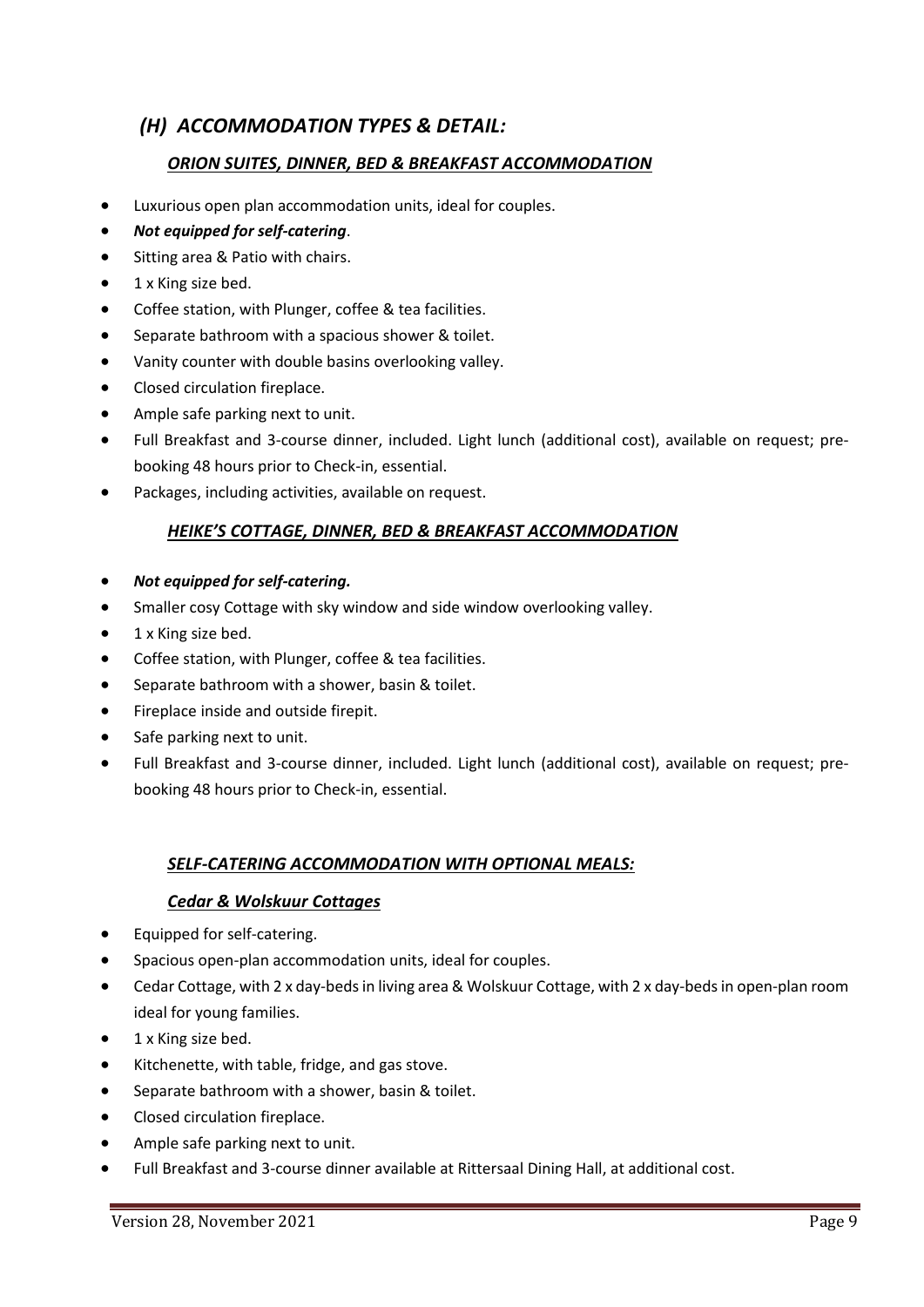### *Family Homesteads: Waenhuis & Oryx House*

- Equipped for self-catering.
- Spacious family accommodation unit, with lots of room for adults to rejuvenate in Karoo tranquillity & kids to run around.
- Oryx House: 1 x King en-suite room, 1 room with 2 x single beds & private bathroom.
- Waenhuis: 1 x King en-suite room, 1 x en-suite room with 2 x single beds, 1 room (perfect for kids), with 2 x single beds + 1 bunk-bed.
- Both Waenhuis & Oryx House: separate toilet, additional to en-suite / private bathrooms.
- Oryx House: Spacious living area, with indoor closed circulation fireplace.
- Waenhuis: indoor open fireplace, suitable for indoor braai-area.
- Kitchenette & dining area.
- Outside 'stoep' / porch, for relaxation.
- Outside Braai facilities.
- Undercover parking area.
- Full Breakfast and 3-course dinner available at Rittersaal Dining Hall at additional cost.

### *Family Units: The Stables 1 & 2*

- Equipped for self-catering.
- Two spacious family accommodation units, ideal for families or friends travelling together.
- Each Stable Unit has 1 x King en-suite room & 1 room with 2 x single beds & en-suite bathroom.
- Two day-beds in each unit allow for extension of numbers to 4 adults + 2 children.
- Spacious living area.
- Kitchen & dining area.
- Outside 'stoep' / porch, for relaxation.
- Inside closed circulation fireplace.
- Outside Braai area.
- Undercover safe parking area.
- Full Breakfast and 3-course dinner available at Rittersaal Dining Hall at additional cost.

#### *DORMITORY STYLE GROUP ACCOMMODATION: ADVENTURE CAMP*

- Dormitories with bunk bed capacity for up to 50 guests.
- Bunk beds provided with matrasses only.
- Own bedding & linen required.
- Ideal for school, or student groups.
- Self-catering equipped kitchen available.
- Catering for group meals available on request at additional cost.
- Separate dormitory accommodation for teachers or facilitators.
- Customised quotations for groups are available on request.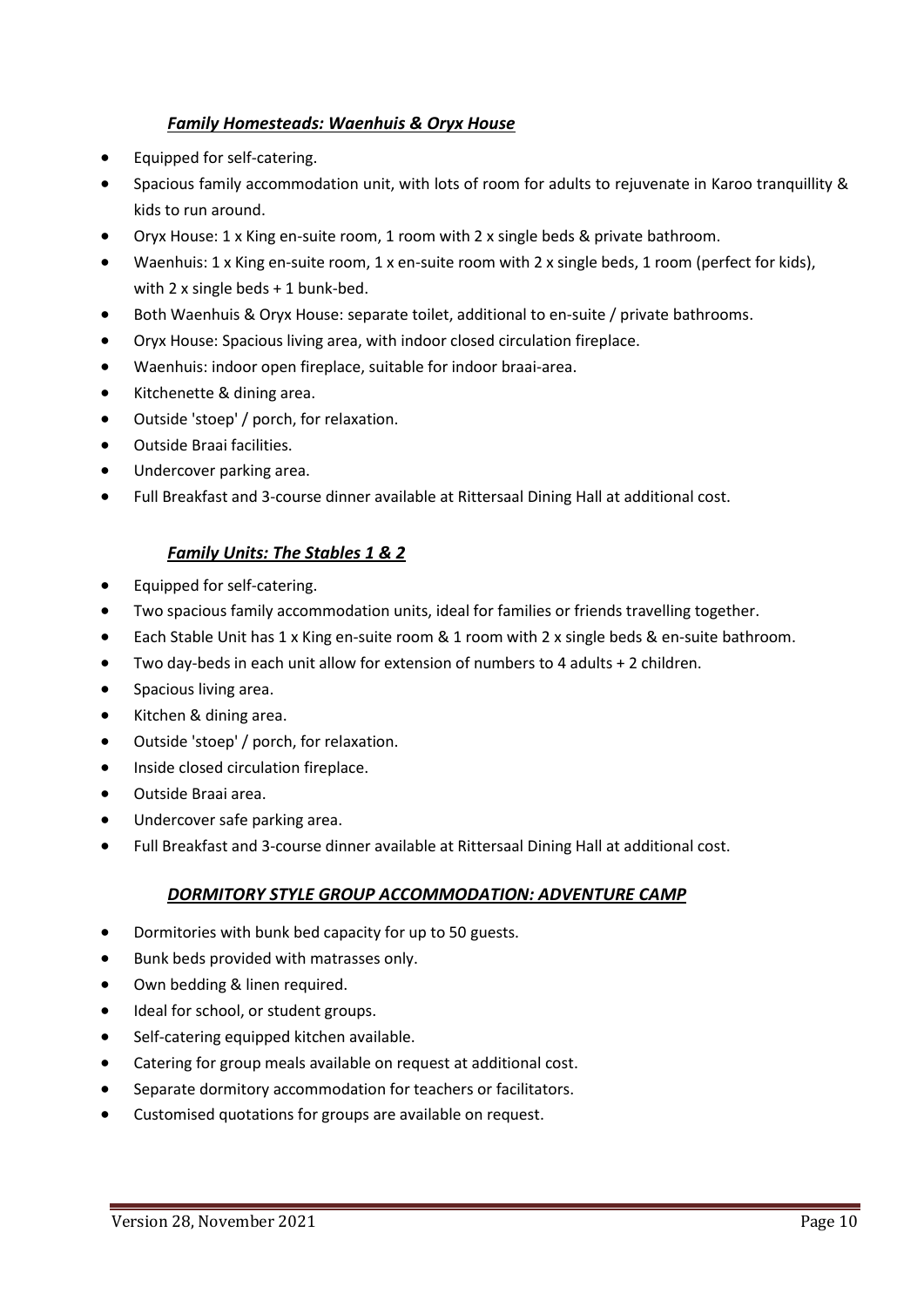# *(I) ROGGE CLOOF SWIMMING AREAS:*

- Farm-dam swimming pool between the poplars at the Rittersaal for all guests.
- Farm-dam swimming pool at Oryx House, for Oryx House exclusive use.

# *(J) RITTERSAAL DINING HALL:*

- Authentically restored historic farmhouse, dating back to the late 1700's, lovingly turned into a great dining hall reminiscent of the Middle Ages.
- Perfectly suited for guest dining, functions, weddings, and celebrations.
- Comfortable capacity for 50 guests.
- Patio 'stoep' provides extended space for outside dining and gatherings around a bonfire.
- The Rittersaal is not an Ala-Carte Restaurant; it is a guest Dining Hall, operating at specified times and serving fixed menus.
- Breakfast is served daily from 09:00 till 10:00.
- 3-Course Dinner is served from 18:00 to 20:00.
- Mealtimes are somewhat flexible with prior arrangement. Special requests relating to mealtimes and/or menu options may be directed to Management in advance and will be considered at Management discretion. Individual dietary requirements, (vegetarian/halaal/food allergies), may be accommodated, but require at least 72 hours' notice.
- Self-catering guests: Bookings for meals at the Rittersaal Dining Hall required at least 48 hours prior to Check-in.

# *(K) GENERAL INFORMATION, TERMS & CONDITIONS RELATED TO ACTIVITIES:*

- All guests are required to complete a Rogge Cloof Indemnity form.
- Parents take full responsibility for children taking part in activities, whether accompanied by a Rogge Cloof Guide, or not.
- Guests may be held liable for any damage to Rogge Cloof equipment whilst participating in activities.
- No unaccompanied children may participate in guided activities.
- "Children" means own children, or reasonable number of child guests.
- Activity requests for external groups may be arranged, subject to Manager's discretion and availability of Guides & resources.
- Booking for activities is essential.
- Activities should be finalised by 10:00 on the day of check-out.
- Seasonal time changes may be applicable.
- The number of people per activity is at Management discretion.
- Comprehensive Travel Insurance is always strongly recommended! [https://www.tic.co.za](https://www.tic.co.za/)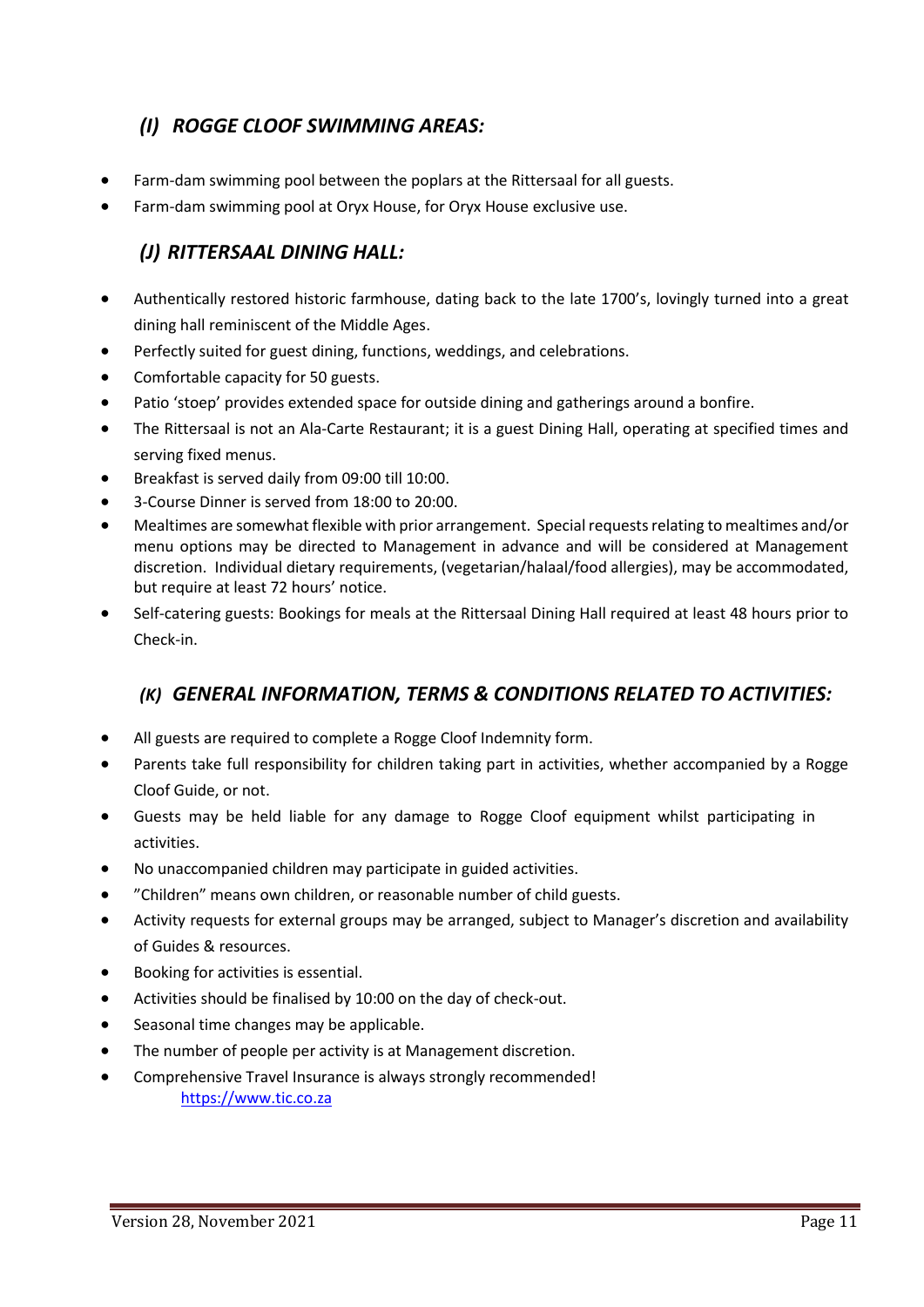## *(L) SUMMARY OF ACTIVITIES & ACTIVITY RATES:*

## *CURRENT SEASON: 01 July 2021 – 28 February 2022*

| <b>ACTIVITY</b>                                         | <b>RATE</b>                                                                                                                                                   | <b>DURATION</b>                                                     | <b>CONDITIONS</b>                                                                                                                             | <b>STANDARD TIMES</b>                                                                                                                                      |
|---------------------------------------------------------|---------------------------------------------------------------------------------------------------------------------------------------------------------------|---------------------------------------------------------------------|-----------------------------------------------------------------------------------------------------------------------------------------------|------------------------------------------------------------------------------------------------------------------------------------------------------------|
| <b>Guided Nature &amp;</b><br><b>Fossil Field Drive</b> | R300.00 pp                                                                                                                                                    | $3 - 4$ Hours                                                       | Minimum of 4 guests or value<br>thereof<br>May be combined with either<br>Cheetah Tracking or Wine<br>Tasting, but not both<br>simultaneously | Summer (01 Oct - 31<br>March):<br>$06:00 - 09:00$<br>$10:00 - 13:00$<br>$14:00 - 17:00$<br>Winter 01 Apr - 30 Sept):<br>$10:00 - 13:00$<br>$14:00 - 17:00$ |
| <b>Guided Cheetah</b><br><b>Tracking</b>                | R600.00 pp                                                                                                                                                    | $4 - 5$ Hours                                                       | Minimum of 2 guests, or the<br>value thereof<br><b>Specific Terms &amp; Conditions</b><br>apply<br>No children under the age of<br>16 years   | Ad Hoc                                                                                                                                                     |
| <b>Guided Hikes</b>                                     | R200.00 pp                                                                                                                                                    | $2 - 3$ Hours                                                       | Medium level of fitness<br>required                                                                                                           | Ad Hoc                                                                                                                                                     |
| <b>Guided Anglo-Boer</b><br><b>War Forts Outing</b>     | R300.00 pp                                                                                                                                                    | $2 - 3$ Hours                                                       | Minimum of 4 guests or value<br>thereof                                                                                                       | Ad Hoc                                                                                                                                                     |
| <b>Basic Stargazing</b>                                 | R140.00 pp                                                                                                                                                    | 60 Minutes                                                          | <b>Weather Dependent</b>                                                                                                                      | Approximately 19:30                                                                                                                                        |
| <b>E-Bikes</b>                                          | thereof for further duration                                                                                                                                  | R200.00 for first hour or part<br>thereof; R100.00 per hour or part | Rental agreement to be<br>signed                                                                                                              | Ad Hoc<br>'Pop-up' activity; may not<br>be available at all times                                                                                          |
| <b>Guided E-Bike Outing</b>                             | E-Bike Rental fee as above +<br>R500.00 Guide Fee for first hour<br>or part thereof; Guide Fee of<br>R150.00 per hour or part thereof<br>for further duration |                                                                     | Rental agreement to be<br>signed<br>Maximum duration for<br>Guided outing: 2 hours                                                            | Ad Hoc<br>'Pop-up' activity; may not<br>be available at all times                                                                                          |
| <b>Guided Fat-bike</b><br><b>Outing</b>                 | R500 Guide<br>Fee per<br>Outing                                                                                                                               | $2 - 3$ Hours                                                       | <b>Cycling Helmets</b><br>recommended (available<br>from Reception at no<br>additional fee)                                                   | Ad Hoc                                                                                                                                                     |
| <b>Salpeterkop Guided</b><br><b>Hike</b>                | R1000.00 pp                                                                                                                                                   | $4 - 5$ Hours<br>45 Minutes                                         | Minimum of 2 guests or value<br>thereof<br>Dependent on weather<br>conditions & guide<br>availability<br>Adults only                          | Ad Hoc<br>Ad Hoc                                                                                                                                           |
| <b>Wine Tasting</b>                                     | R100.00 pp                                                                                                                                                    |                                                                     |                                                                                                                                               |                                                                                                                                                            |